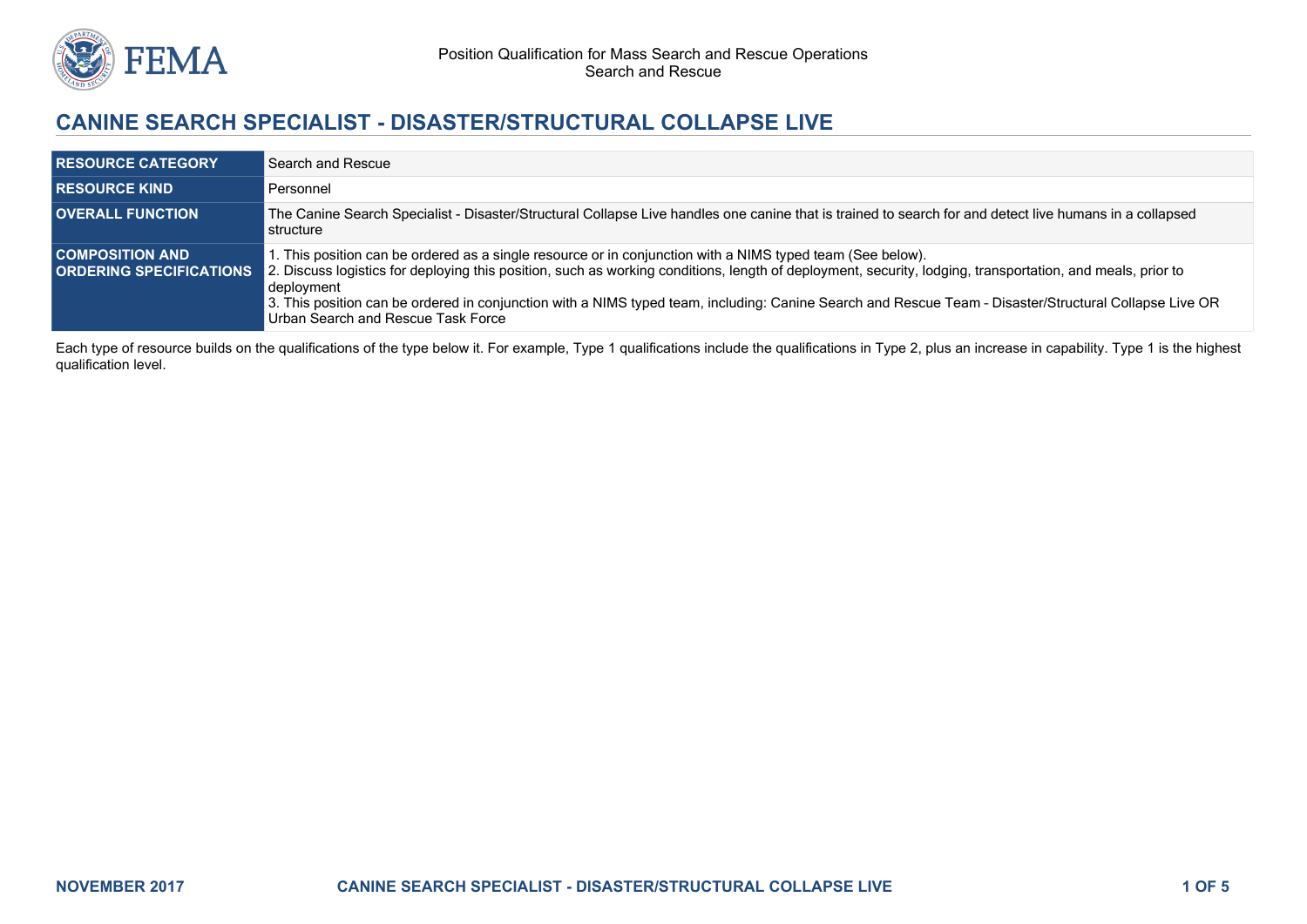

#### Position Qualification for Mass Search and Rescue Operations Search and Rescue

| <b>COMPONENT</b>   | <b>TYPE 1</b>                                                                                                                                                                                                                                                                                                                                                                                                                                                                                                                                                                                         | TYPE <sub>2</sub>                                                                                                                                                                                                                                                                                                                                                                                                                                                                                                                                                                                                                                                                                                                                                                                                                                                                                                                                                                                                                                                                                                                                                                                                                                                                                                                                                                                                                                                                             | <b>NOTES</b>  |
|--------------------|-------------------------------------------------------------------------------------------------------------------------------------------------------------------------------------------------------------------------------------------------------------------------------------------------------------------------------------------------------------------------------------------------------------------------------------------------------------------------------------------------------------------------------------------------------------------------------------------------------|-----------------------------------------------------------------------------------------------------------------------------------------------------------------------------------------------------------------------------------------------------------------------------------------------------------------------------------------------------------------------------------------------------------------------------------------------------------------------------------------------------------------------------------------------------------------------------------------------------------------------------------------------------------------------------------------------------------------------------------------------------------------------------------------------------------------------------------------------------------------------------------------------------------------------------------------------------------------------------------------------------------------------------------------------------------------------------------------------------------------------------------------------------------------------------------------------------------------------------------------------------------------------------------------------------------------------------------------------------------------------------------------------------------------------------------------------------------------------------------------------|---------------|
| <b>DESCRIPTION</b> | Same as Type 2, PLUS:<br>Handles one canine that is trained to search for and<br>detect live humans in a collapsed structure defined as<br>"heavy" and "medium" as per the UN INSARAG<br>Guideline and Methodology for US&R categories for<br>structures<br>1. Heavy construction: Failed structures of heavy floor,<br>pre-cast concrete, reinforced concrete, steel frame<br>construction, and mass transportation equipment<br>2. Medium construction: Failed structures of heavy wall<br>and non-reinforced concrete construction, confined<br>spaces (permit required), trenches and excavations | The Canine Search Specialist - Disaster/Structural<br>Collapse Live:<br>1. Handles one canine that is trained to search for and<br>detect live humans in a collapsed structure defined as<br>"light" as per the United Nations (UN) International<br>Search and Rescue Advisory Group's (INSARAG)<br>Guideline and Methodology for Urban Search & Rescue<br>(US&R) categories for structures<br>a. Light construction: Failed structures of light frame<br>construction<br>2. Requests rescue, evacuation, and recovery<br>resources<br>3. Performs medical care to include first aid<br>4. Deploys for up to 14 days, ready to deploy within 24<br>hours of notification, is self-sustainable for 72 hours<br>upon arrival; handler determines duty cycle of dog<br>based on assignment, environment, terrain, and other<br>factors affecting detection performance<br>5. Provides:<br>a. Safety of self and team members<br>b. Basic medical care of self, team members, and<br>survivors<br>c. Simple decontamination of self and team members<br>d. Basic ground support capability for helicopter<br>operations<br>6. Coordinates with ground vehicles, watercraft, and<br>aircraft for support, transportation, and evacuation<br>7. Operates in environments with and without<br>infrastructure including those affected by disasters and<br>terrorism; with compromised access to roadways,<br>utilities, and transportation; and limited availability of<br>shelter, food, and water | Not Specified |
| <b>EDUCATION</b>   | Not Specified                                                                                                                                                                                                                                                                                                                                                                                                                                                                                                                                                                                         | Not Specified                                                                                                                                                                                                                                                                                                                                                                                                                                                                                                                                                                                                                                                                                                                                                                                                                                                                                                                                                                                                                                                                                                                                                                                                                                                                                                                                                                                                                                                                                 | Not Specified |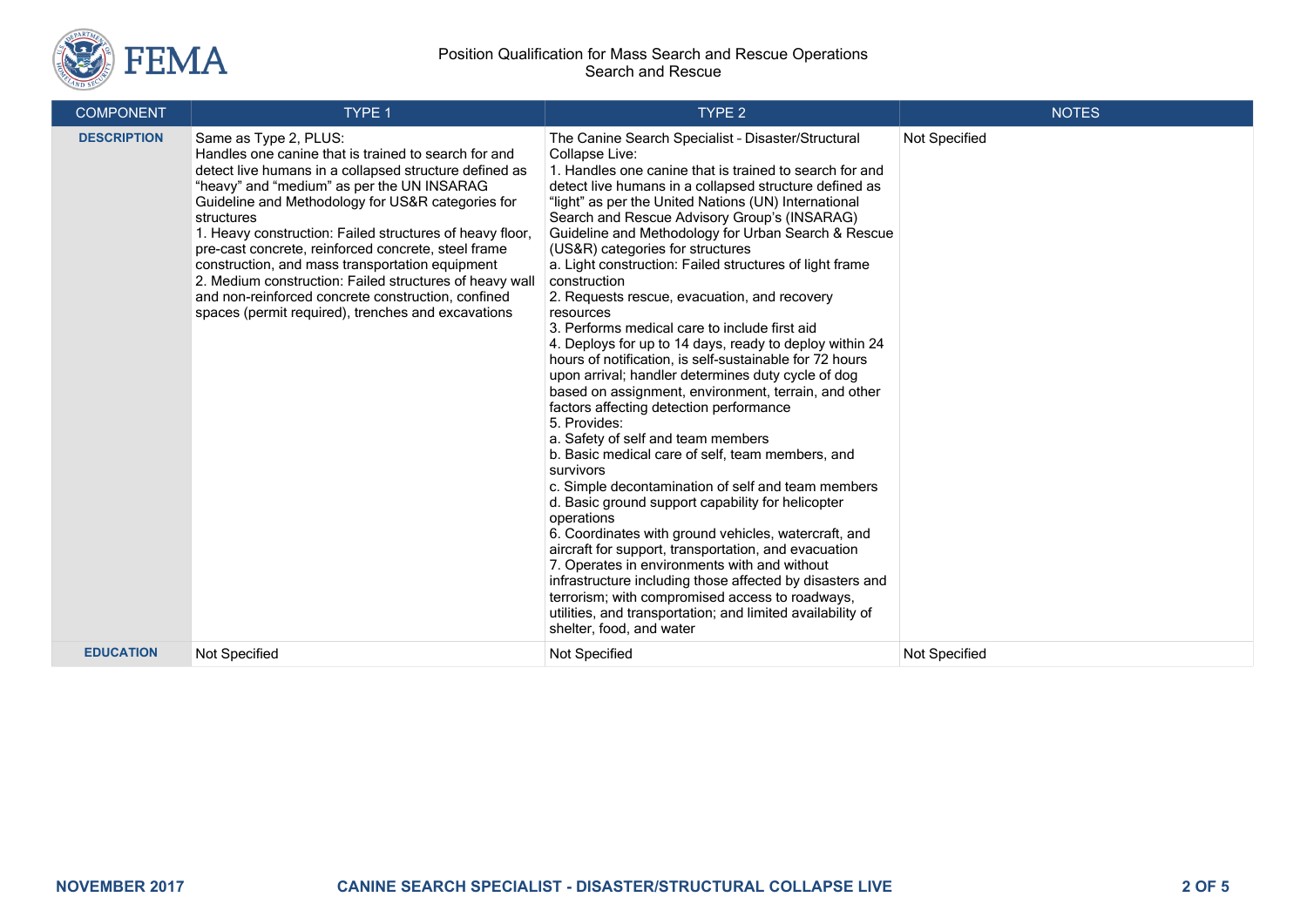

#### Position Qualification for Mass Search and Rescue Operations Search and Rescue

| <b>COMPONENT</b> | TYPE 1         | TYPE 2                                                                                                                                                                                                                                                                                                                                                                                                                                                                                                                                                                                                                                                                                                                                                                                                                                                                                                                                                                                                                                                                                                                                                                                                                                                                                                                                                                                                                                                                                                                                                                                                                                                                                                                                                                                                  | <b>NOTES</b>  |
|------------------|----------------|---------------------------------------------------------------------------------------------------------------------------------------------------------------------------------------------------------------------------------------------------------------------------------------------------------------------------------------------------------------------------------------------------------------------------------------------------------------------------------------------------------------------------------------------------------------------------------------------------------------------------------------------------------------------------------------------------------------------------------------------------------------------------------------------------------------------------------------------------------------------------------------------------------------------------------------------------------------------------------------------------------------------------------------------------------------------------------------------------------------------------------------------------------------------------------------------------------------------------------------------------------------------------------------------------------------------------------------------------------------------------------------------------------------------------------------------------------------------------------------------------------------------------------------------------------------------------------------------------------------------------------------------------------------------------------------------------------------------------------------------------------------------------------------------------------|---------------|
| <b>TRAINING</b>  | Same as Type 2 | Completion of the following courses:<br>1. IS-100: Introduction to Incident Command System or<br><b>ICS-100</b><br>2. IS-200: Basic Incident Command System for Initial<br>Response, ICS-200<br>3. IS-700: National Incident Management System<br>(NIMS), An Introduction<br>4. IS-800: National Response Framework, An<br>Introduction<br>5. Training in accordance with Occupational Safety and<br>Health Administration (OSHA) 29 Code of Federal<br>Regulations (CFR) Part 1910.1030: Bloodborne<br>Pathogens<br>6. First aid to include cardiopulmonary resuscitation<br>(CPR) and automated external defibrillator (AED)<br>7. Canine first aid<br>Completion of an Authority Having Jurisdiction (AHJ)-<br>validated training program that meets or exceeds the<br>recommendations specific to a Canine Search<br>Specialist - Disaster/Structural Collapse Live that<br>includes, but is not limited to, the following:<br>Awareness of the following:<br>1. ASTM International (ASTM) F3072 Standard Guide<br>for Intermediate Wilderness Global Position System<br>(GPS)-Global Navigation Satellite System (GNSS) Use<br>(GPS-GNSS-IIW) Endorsement or equivalent<br>2. ASTM F2890: Standard Guide for Hazard Awareness<br>for Search and Rescue Personnel or equivalent<br>3. Crime scene preservation<br>Training in the following:<br>1. ASTM F2209: Standard Guide for Training of Level I<br>Land Search Team Member or equivalent<br>2. ASTM F1847: Standard Guide for Demonstrating<br>Minimum Skills of Search and Rescue Dogs and<br>Handlers or equivalent<br>3. ASTM F1848: Standard Classification for Search and<br>Rescue Dog Crew/Teams or equivalent<br>4. ASTM F1879: Standard Guide for Demonstrating<br>Obedience and Agility in Search and Rescue Dogs or<br>(Continued) | Not Specified |
| <b>TRAINING</b>  |                | (Continued)<br>equivalent                                                                                                                                                                                                                                                                                                                                                                                                                                                                                                                                                                                                                                                                                                                                                                                                                                                                                                                                                                                                                                                                                                                                                                                                                                                                                                                                                                                                                                                                                                                                                                                                                                                                                                                                                                               |               |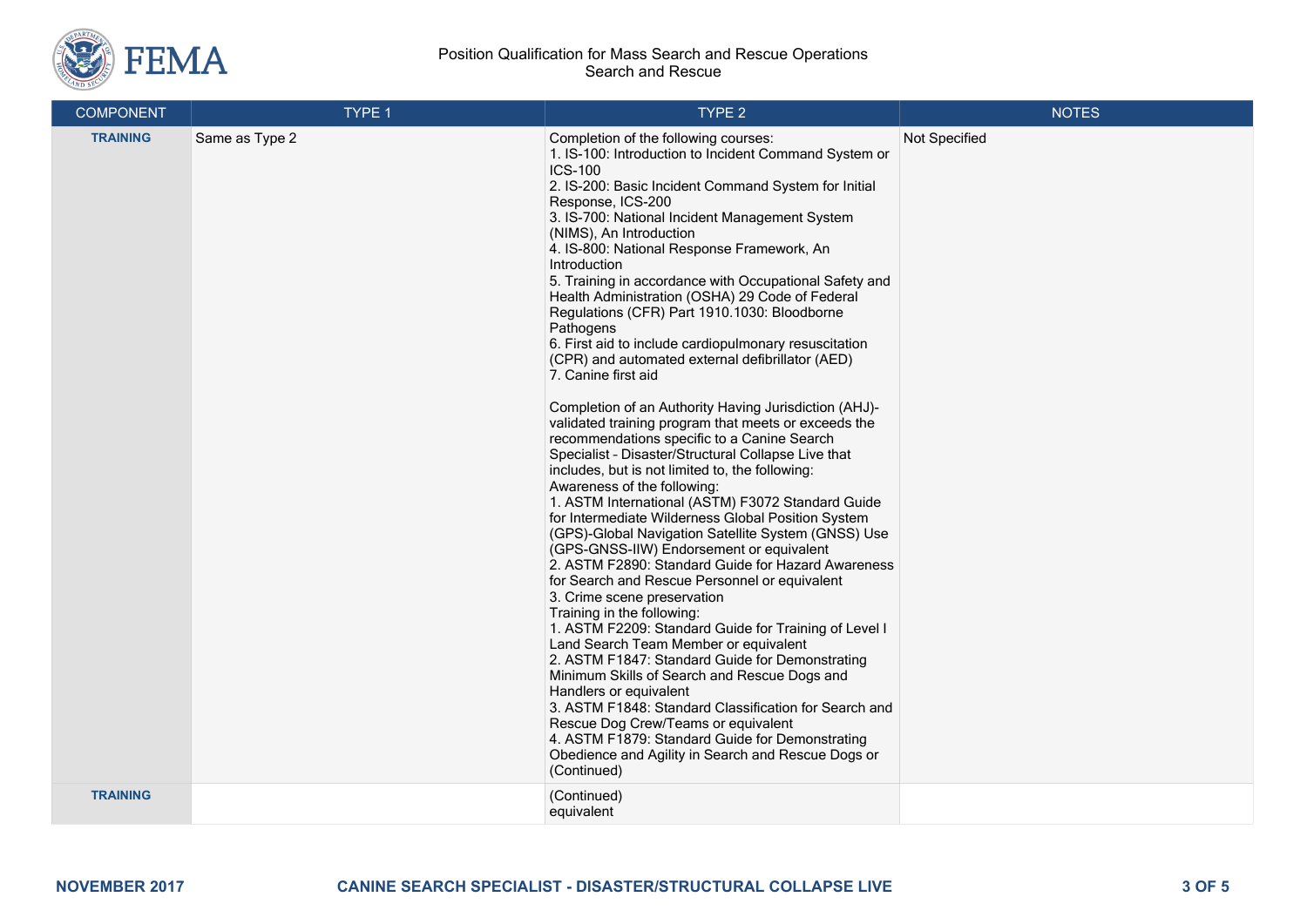

#### Position Qualification for Mass Search and Rescue Operations Search and Rescue

| <b>COMPONENT</b>                                                                            | TYPE 1                                                                                                                                                                                                   | TYPE <sub>2</sub>                                                                                                                                                                                                                                                                                                                                                                                                                                                                                                                                                                                                                | <b>NOTES</b>                                                                                                                                                                                                                                                                       |
|---------------------------------------------------------------------------------------------|----------------------------------------------------------------------------------------------------------------------------------------------------------------------------------------------------------|----------------------------------------------------------------------------------------------------------------------------------------------------------------------------------------------------------------------------------------------------------------------------------------------------------------------------------------------------------------------------------------------------------------------------------------------------------------------------------------------------------------------------------------------------------------------------------------------------------------------------------|------------------------------------------------------------------------------------------------------------------------------------------------------------------------------------------------------------------------------------------------------------------------------------|
| <b>EXPERIENCE</b>                                                                           | Same as Type 2                                                                                                                                                                                           | Knowledge, Skills, and Abilities:<br>1. Knowledge of canine search and associated hazards<br>2. Knowledge of the capabilities of canine search<br>3. Understanding of canine search procedures during<br>day and night operations<br>Experience:<br>Completion of the Canine Search Specialist -<br>Disaster/Structural Collapse Live Position Task Book<br>(PTB) or equivalent documentation                                                                                                                                                                                                                                    | Not Specified                                                                                                                                                                                                                                                                      |
| <b>PHYSICAL/MEDICAL</b><br><b>FITNESS</b>                                                   | Same as Type 2                                                                                                                                                                                           | 1. Moderate<br>2. Meets minimum physical fitness standards, in<br>accordance with the AHJ's Job Related Physical Ability<br>Test (JRPAT)<br>3. Maintains AHJ-determined medical fitness suitable<br>for the environment and job requirements<br>4. Maintains immunizations in accordance with the<br>Department of Health and Human Services Centers for<br>Disease Control's recommended adult immunization<br>schedule for the United States of America<br>5. Licensed veterinarian performs annual examination<br>on canine to verify canine has no defects or illnesses<br>that would preclude performing during deployments | 1. NIMS Guideline for the National Qualification System<br>(NQS) defines Physical/Medical Fitness levels for NIMS<br>positions.<br>2. Handler determines duty cycle of the dog based on<br>assignment, environment, terrain, and other factors<br>affecting detection performance. |
| <b>CURRENCY</b>                                                                             | Same as Type 2                                                                                                                                                                                           | 1. Annual refresher of related SAR skills and abilities, at<br>the AHJ's determination<br>2. Operational incident experience or participation in<br>planned event, exercises, drills, or simulations within<br>three years of the AHJ's approval to serve as a Canine<br>Search Specialist<br>3. Background checks as applicable law permits or<br>requires                                                                                                                                                                                                                                                                      | Provider must carry out and use any background<br>checks as applicable law specifies. This may include a<br>background check completed within past 12 months;<br>sex-offender registry check; and a local, state, and a<br>local, state, and national criminal history.            |
| <b>PROFESSIONAL AND</b><br><b>TECHNICAL</b><br><b>LICENSES AND</b><br><b>CERTIFICATIONS</b> | 1. FEMA Canine Search Team Certification Evaluation -<br>Human Remains Detection or equivalent<br>2. FEMA Foundation Skills Assessment (Canine<br>Search Specialist Certification Process) or equivalent | Not Specified                                                                                                                                                                                                                                                                                                                                                                                                                                                                                                                                                                                                                    | Not Specified                                                                                                                                                                                                                                                                      |